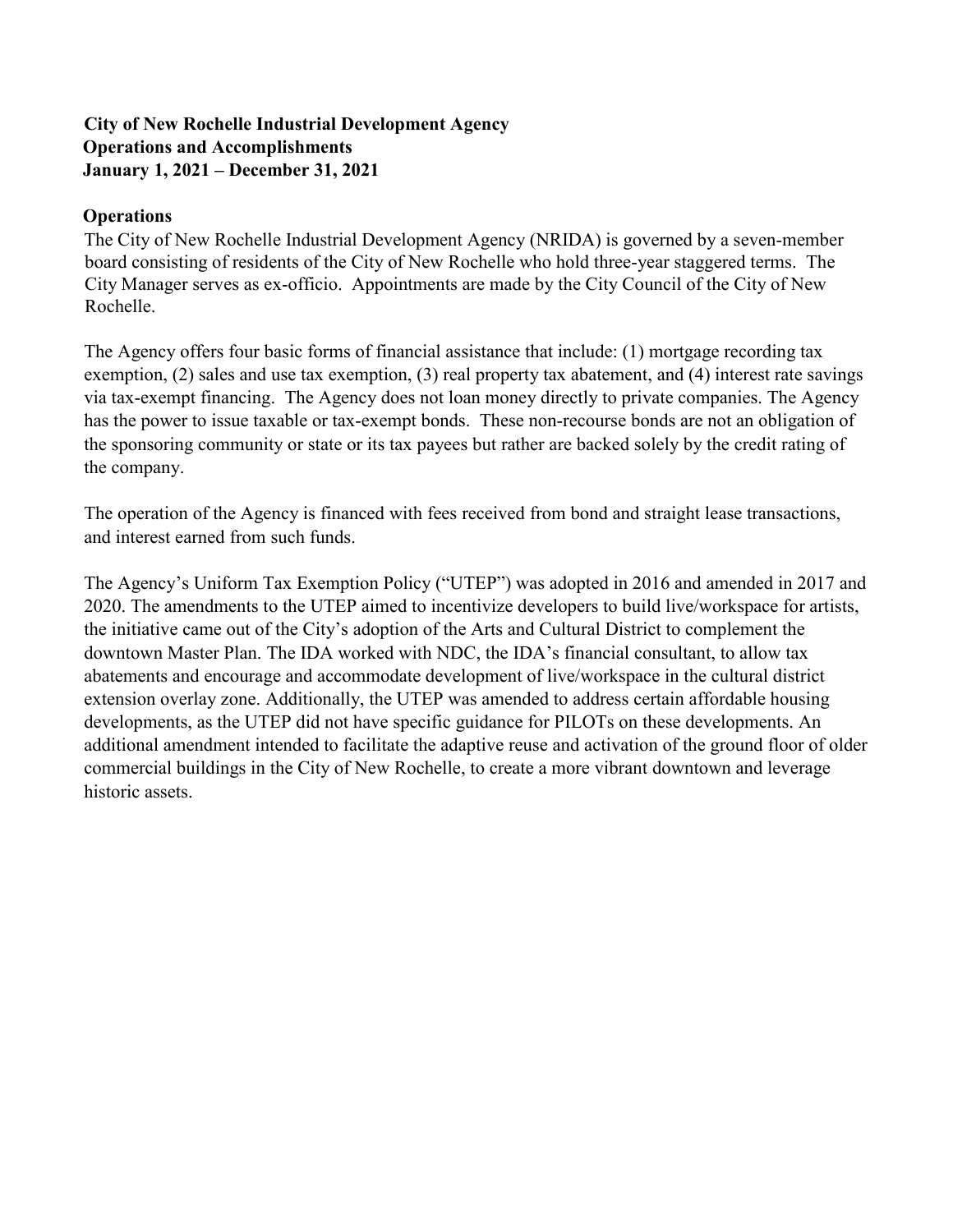#### **Accomplishments:**

New Projects Closed with the IDA in 2021:

#### **28 South Division Owner LLC**

28 Division Street South (50 Clinton Place) New Rochelle, NY 10801

- Approximately \$174M new project
- Creation of approximately 55 full-time equivalent jobs, and approximately 750 construction jobs
- Provides 38 units to be offered as affordable under the City's regulations
- The project is a mixed-income, mixed-use development on the former location on the City of New Rochelle Church-Division garage managed by the City's master developer and incorporates the construction of 457 parking spaces in a multi-level valet parking structure.
- The Project will comply with the requirements of the New Rochelle DOZ- Sustainable Development Standard, including Outdoor Potable Water Consumption Reduction and Heat Island Reduction. Other green building technologies to be incorporated into the Project include: high SEER heating/cooling, LED Fixtures and motion sensors, use of low VOC paints, programmable thermostats, EnergyStar appliances, resident bicycle storage, and use of energy efficient windows.
- Utilized mortgage recording tax exemption, sales tax exemption, and PILOT

### **BRP 500 Main TC Owner**

500 Main St. / 12 Church Street New Rochelle, NY 10801

- Approximately \$291M new project
- Creation of approximately 10 full-time equivalent jobs and approximately 300 construction jobs
- The 119 affordable units are priced to be affordable to households earning between 50% and 80% of area median income (AMI) and qualify for LIHTC guidelines under an "income averaging" approach.
- The Project will include commercial and residential space plus use of parking and a dedicated civic space that will assist the City in achieving its vision for the redevelopment of the downtown.
- The Project will incorporate a green roof, LED lighting, energy efficient appliances and low flow fixtures.
- Utilized sales tax exemption and PILOT

### **Centre Pointe Developers LLC**

64 Centre Avenue

New Rochelle, NY 10801

- Approximately \$64M new project
- Creation of approximately 7 full-time equivalent jobs, 2 part-time equivalent jobs and approximately 300 construction jobs
- The project qualifies for the artist live/work tax exemption schedule and will also get credit for 31 qualifying affordable units off-site.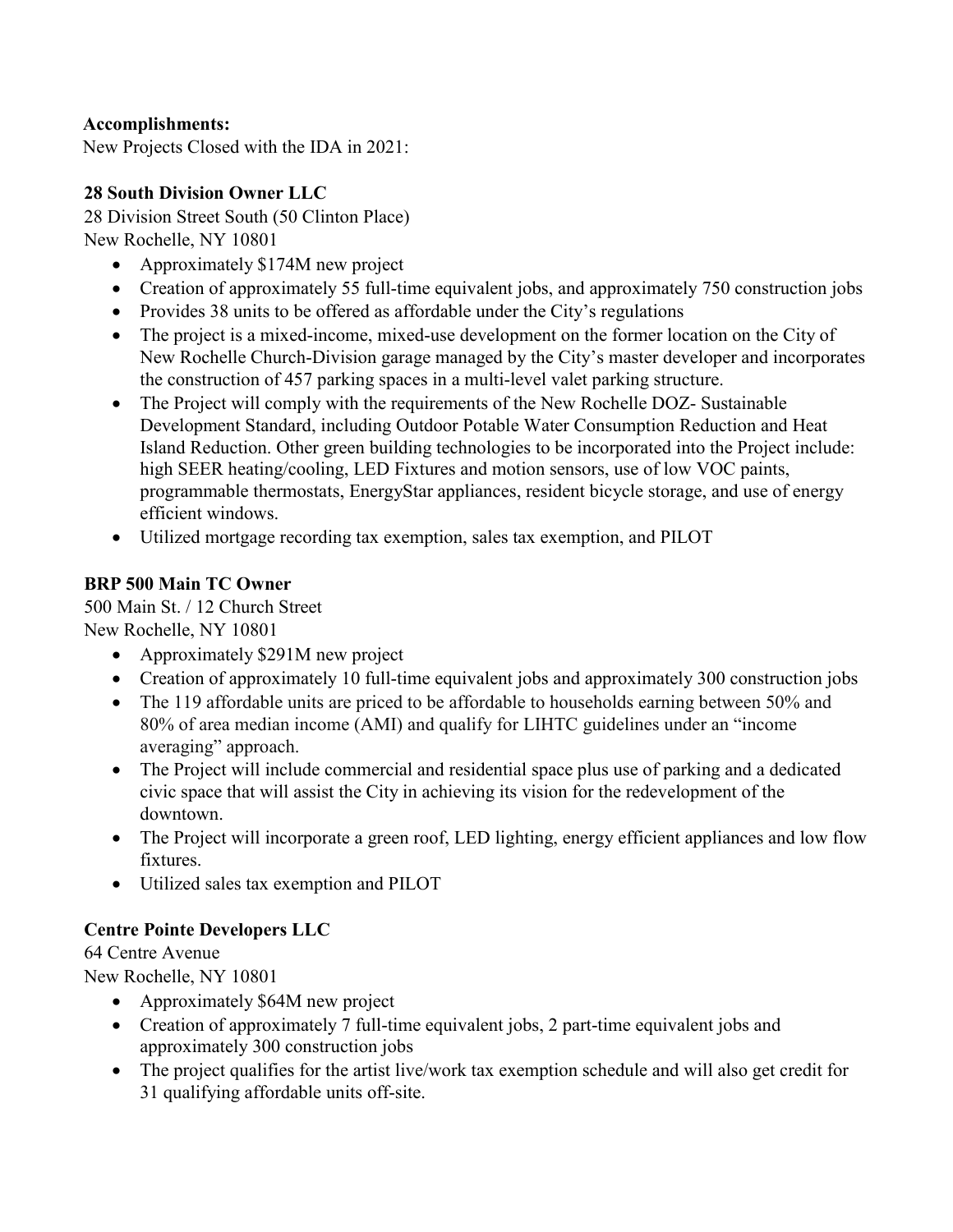- The Project will incorporate LED lighting and locally sourced materials where possible, including using concrete as a structural building material which is more local than steel. Wall and roof insulation will be above code requirements and bike storage will be provided on-site.
- Utilized mortgage recording tax exemption, sales tax exemption, and PILOT

### **Monarch Coopers Corner PropCo LLC**

11 Mill Road

New Rochelle, NY 10804

- Approximately \$39.7M new project
- Creation of approximately 64 full-time equivalent jobs and approximately 300 construction jobs
- The Project will provide senior boutique assisted living residence for seniors in need of assistance with activities of daily living.
- The facility proposes to be a WELL certified building and will include stormwater planters, a subsurface infiltration system and porous paving within the proposed parking area and sidewalks to enhance stormwater quality.
- Utilized mortgage recording tax exemption, sales tax exemption, and PILOT

## **RMFCH Huguenot Property Owner II LLC**

327 Huguenot Street

New Rochelle, NY 10801

- Approximately \$124M new project
- Creation of approximately 15 full-time equivalent jobs, 2 part-time equivalent jobs, and approximately 300 construction jobs
- Twenty-five (25) units (10%) will be set aside as workforce housing and the units priced affordably to individuals and households earning less than 80% of area median income (AMI).
- The Project will include a number of green building technologies including the use of ultra-low flow fixtures, use of low VOC paints, LED fixtures and motion sensors, programmable thermostats, EnergyStar appliances, a white roof, energy-efficient windows and sustainable development features.
- Utilized mortgage recording tax exemption, sales tax exemption, and PILOT

## **NA West LLC**

600 and 616 North Avenue New Rochelle, NY 10801

- Approximately \$32M new project
- Creation of approximately 16-20 full-time equivalent jobs, 5-6 part-time equivalent jobs, and approximately 150 construction jobs.
- The Project will contribute to the goals outlined in the Downtown Master Plan with additional density and related activity along North Avenue and will also include 8 permanent affordable units to households at or below 80 percent of area median income.
- The project has been designed to be EnergyStar compliant and will include high SEER heating/cooling; LED fixtures and motion sensors; use of low VOC paints; programmable thermostats; EnergyStar Appliances; resident bike storage; use of framing materials with pre-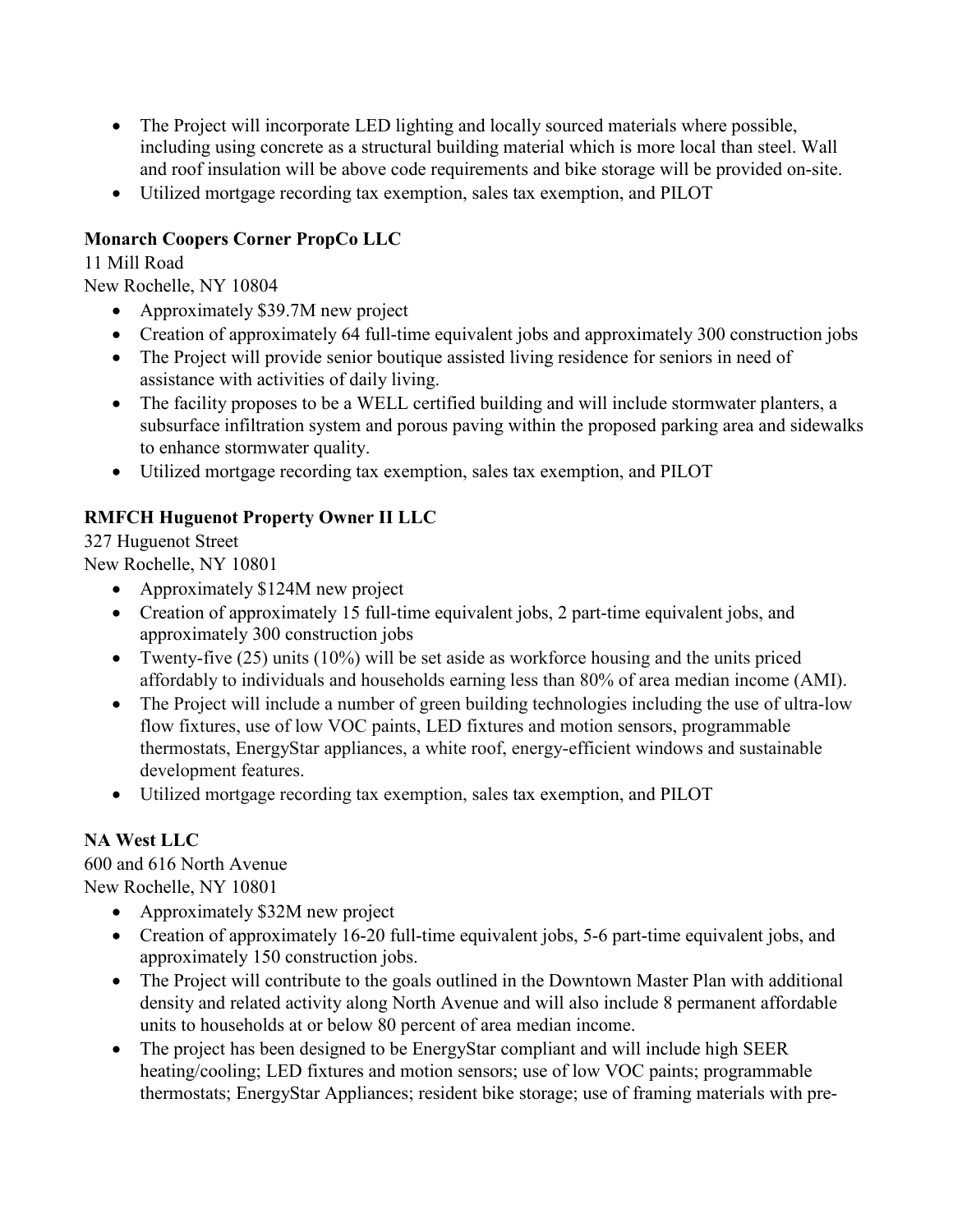engineered trusses; installation of native, non-invasive plant materials; installation of energy efficient windows.

• Utilized mortgage recording tax exemption, sales tax exemption, and PILOT

### **TAC New Rochelle LLC**

54 Nardozzi Place New Rochelle, NY 10801

- Approximately \$25.9M new project
- Creation of approximately 3 full-time equivalent jobs and approximately 300 construction jobs
- The project is a state-of-the-art climate-controlled facility that will include a municipal document storage for use by the City of New Rochelle.
- The project's green components include LED light fixtures w/occ. sensors, high efficiency HVAC system, drought resistant landscaping (no irrigation), potential for roof mounted solar panels. Low/ infrequent occupancy of building achieves significantly reduced energy usage in comparison to other use types of similar size.
- Utilized mortgage recording tax exemption, sales tax exemption, and PILOT

# **The Luxuria NR LLC**

57 Grand Street

New Rochelle, NY 10801

- Approximately \$19.8M new project
- Creation of approximately 2 full-time equivalent jobs, 3 part-time equivalent jobs and approximately 40 construction jobs
- Seven (7) units (10%) will be set aside as workforce housing and the units priced affordably to individuals and households earning less than 80% of area median income (AMI).
- The project's modular construction provides improved efficiencies than traditional construction methods. It provides less water, greater insulating factors, less disruption. All appliances are energy star, all lighting LED. Faucets are outfitted with restriction save.
- Utilized mortgage recording tax exemption, sales tax exemption, and PILOT

Other transactions that occurred in 2021 constituted smaller transactions such as terminations and refinancing transactions.

### **Economic Development**

The City of New Rochelle's Development and Finance Departments assist the Agency in its efforts towards future project development, new business attraction/retention, financings, and support services to area businesses and financial reporting. The Department of Development specializes in all aspects of planning central to successful economic development, allowing the City to plan for and react to development trends in the city, as well as to better serve the public, private and non-profit sectors.

- Economic Development Advertising Sponsorship WC Economic Development Guide
- Economic Development services, affordable housing Housing Action Council
- Economic Development Job Training- Westhab, Inc.